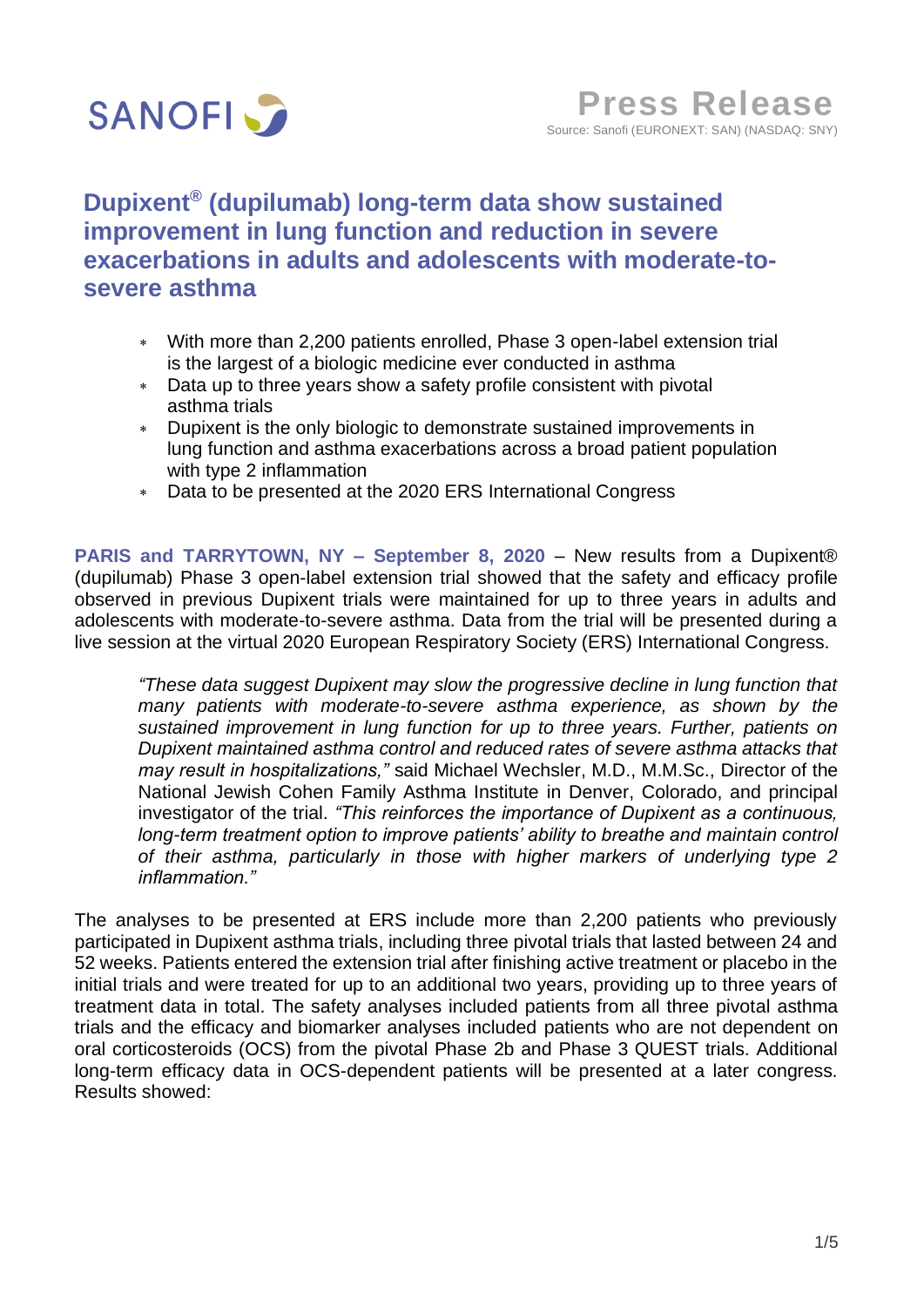Efficacy:

- Lung function: Patients continued to experience improvement in lung function by 13- 22% at 96 weeks, as measured by the average change in forced expiratory volume over one second (FEV1) compared to baseline for the initial asthma trials.
- Asthma attacks: Patients maintained a low rate of severe asthma attacks (unadjusted annualized severe exacerbation rate) with an average of 0.31-0.35 events per year. In the year prior to commencing Dupixent trials, the rate of severe asthma attacks was 2.09-2.17 events per year.
- Type 2 inflammation: Improvements in lung function and asthma attacks were greater in those with elevated baseline blood eosinophils or fractional exhaled nitric oxide (FeNO), which are markers of type 2 inflammation. In these long-term results, patients showed reductions in blood eosinophils (23-35%) and in blood IgE for patients from the pivotal Phase 2b trial (82%) compared to baseline for the initial asthma trials.

Safety:

• The proportion of patients with adverse events (AEs) in the open-label extension trial was similar to that seen in prior pivotal trials of Dupixent in asthma. Over the 96-week treatment period, overall AE rates were 76-88% and the most common AEs were nasopharyngitis (18-26%) and injection-site erythema (2-23%). Overall serious AEs were experienced by 9-13% of patients.

Dupixent is a fully-human monoclonal antibody that inhibits the signaling of the interleukin-4 (IL-4) and interleukin-13 (IL-13) proteins. Data from Dupixent clinical trials have shown that IL-4 and IL-13 are key drivers of the type 2 inflammation that plays a major role in asthma, chronic rhinosinusitis with nasal polyposis (CRSwNP) and atopic dermatitis. Across all approved indications globally, more than 170,000 patients have been treated with Dupixent.

## **About the LIBERTY ASTHMA TRAVERSE OLE Trial**

The Phase 3, multicenter, open-label extension trial evaluated long-term safety and efficacy of Dupixent treatment in 2,282 adults and adolescents with moderate-to-severe asthma who had previously participated in a controlled Dupixent clinical trial, including the pivotal Phase 2b DRI (24 weeks) and Phase 3 QUEST (52 weeks) trials in patients with moderate-tosevere asthma and the Phase 3 VENTURE (24 weeks) trial in patients with severe oral corticosteroid (OCS)-dependent asthma. Patients in the open-label extension trial received 300 mg Dupixent every other week for up to 96 weeks in addition to standard-of-care maintenance therapies. The primary endpoints were the number and proportion of patients experiencing any AEs up to 96 weeks. Secondary endpoints included mean change in  $FEV<sub>1</sub>$ and annualized severe exacerbation rate. Type 2 inflammation was defined as raised FeNO (≥ 25 ppb) or blood eosinophils (≥150 cells/μL) at initial trial baseline. Data at ERS are presented as a range of mean values for those treated with placebo and Dupixent in each of the initial pivotal trials.

## **About Dupixent**

Dupixent is approved in the EU for adults and adolescents 12 years and older as an add-on maintenance treatment for severe asthma with type 2 inflammation characterized by raised blood eosinophils and/or raised FeNO, who are inadequately controlled with high dose inhaled corticosteroid (ICS) plus another medicinal product for maintenance treatment. In the U.S., Dupixent is approved for use with other asthma medicines for the maintenance treatment of moderate-to-severe eosinophilic or oral steroid dependent asthma in patients aged 12 years and older whose asthma is not controlled with their current asthma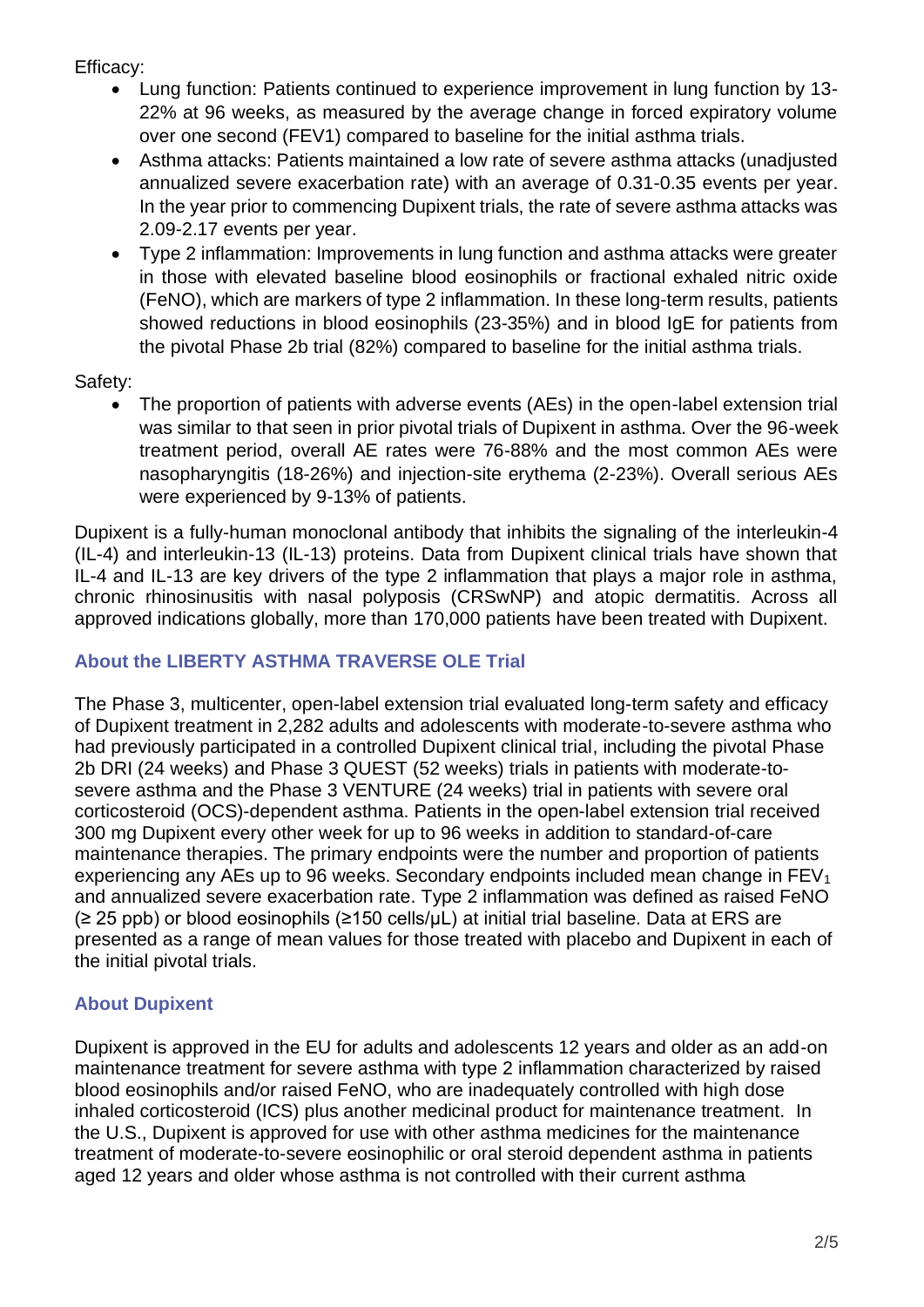medicines. Dupixent is also approved for use in certain patients with asthma in Japan and other countries around the world.

Dupixent is approved for additional uses in certain patients with atopic dermatitis and CRSwNP in the EU, U.S., and Japan, as well as other countries around the world. In adolescents 12 years of age or older, it is recommended that Dupixent be administered by or under the supervision of an adult. In children younger than 12 years of age, Dupixent should be administered by a caregiver.

## **Dupilumab Development Program**

To date, dupilumab has been studied in more than 10,000 patients across 50 clinical trials in various chronic diseases driven in part by type 2 inflammation. In addition to the currently approved indications, Sanofi and Regeneron are also studying dupilumab in a broad range of clinical development programs for diseases driven by allergic and other type 2 inflammation, including pediatric asthma (6 to 11 years of age, Phase 3), pediatric atopic dermatitis (6 months to 5 years of age, Phase 3), eosinophilic esophagitis (Phase 3), chronic obstructive pulmonary disease (Phase 3), bullous pemphigoid (Phase 3), prurigo nodularis (Phase 3), chronic spontaneous urticaria (Phase 3), and food and environmental allergies (Phase 2). These potential uses are investigational, and the safety and efficacy have not been evaluated by any regulatory authority. Dupilumab is being jointly developed by Sanofi and Regeneron under a global collaboration agreement.

## **About Regeneron**

Regeneron (NASDAQ: REGN) is a leading biotechnology company that invents life-transforming medicines for people with serious diseases. Founded and led for over 30 years by physician-scientists, our unique ability to repeatedly and consistently translate science into medicine has led to seven FDA-approved treatments and numerous product candidates in development, all of which were homegrown in our laboratories. Our medicines and pipeline are designed to help patients with eye diseases, allergic and inflammatory diseases, cancer, cardiovascular and metabolic diseases, pain, infectious diseases and rare diseases.

Regeneron is accelerating and improving the traditional drug development process through our proprietary VelociSuite<sup>®</sup> technologies, such as VelocImmune®, which uses unique genetically-humanized mice to produce optimized fully-human antibodies and bispecific antibodies, and through ambitious research initiatives such as the Regeneron Genetics Center, which is conducting one of the largest genetics sequencing efforts in the world.

For additional information about the company, please visit www.regeneron.com or follow @Regeneron on Twitter.

### **About Sanofi**

Sanofi is dedicated to supporting people through their health challenges. We are a global biopharmaceutical company focused on human health. We prevent illness with vaccines, provide innovative treatments to fight pain and ease suffering. We stand by the few who suffer from rare diseases and the millions with long-term chronic conditions.

With more than 100,000 people in 100 countries, Sanofi is transforming scientific innovation into healthcare solutions around the globe.

Sanofi, Empowering Life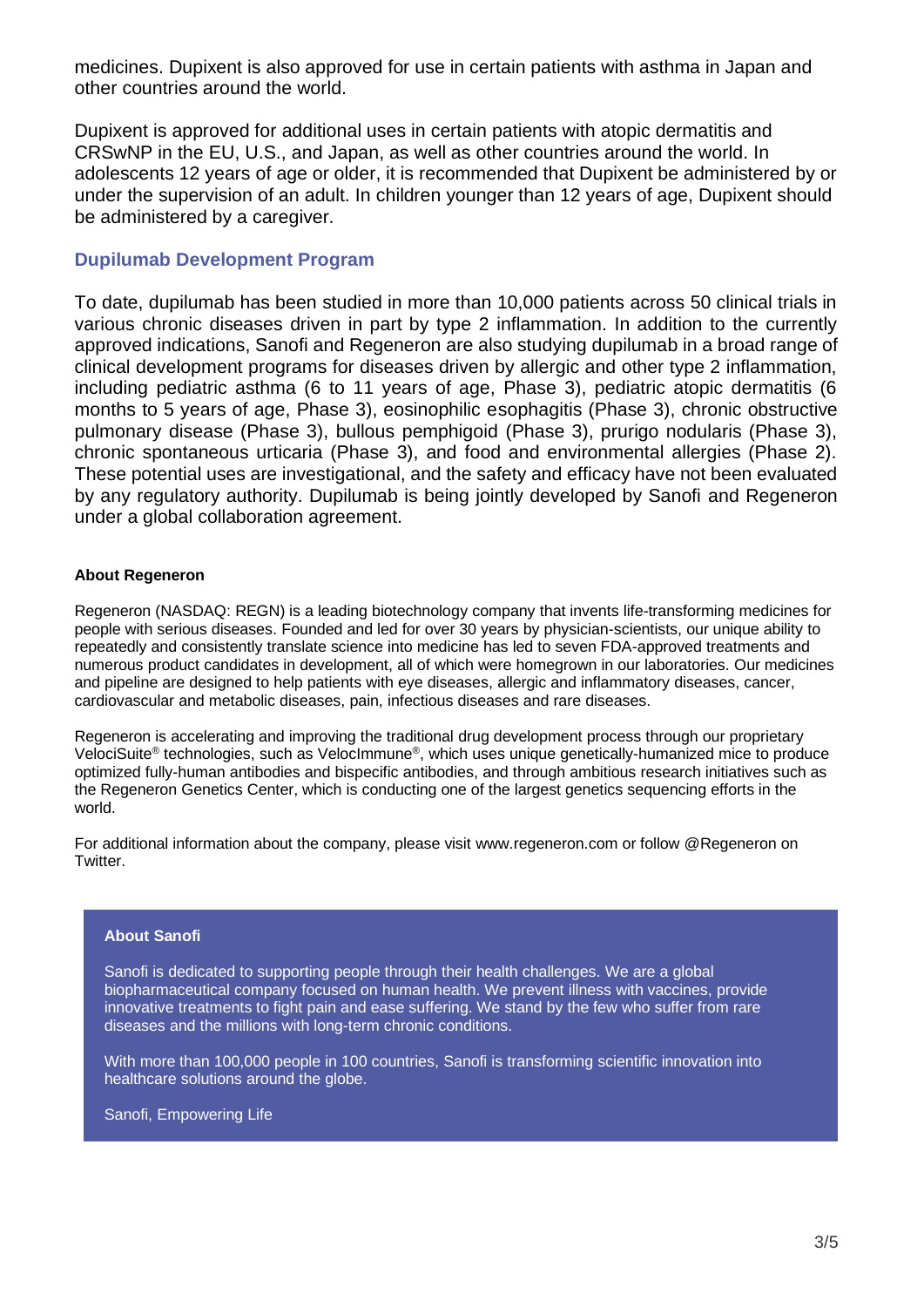**Sanofi Media Relations Contact** Sally Bain Tel: +1 (781) 264-1091 [sally.bain@sanofi.com](mailto:sally.bain@sanofi.com)

### **Sanofi Investor Relations Contacts Paris** Eva Schaefer-Jansen Arnaud Delepine Yvonne Naughton

#### **Sanofi Investor Relations Contacts North America**

Felix Lauscher Fara Berkowitz Suzanne Greco

**Sanofi IR main line:** Tel.: +33 (0)1 53 77 45 45 [ir@sanofi.com](mailto:ir@sanofi.com)

**Regeneron Media Relations Contact** Sharon Chen Tel.: +1 914 847 1546 [Sharon.Chen@regeneron.com](mailto:Sharon.Chen@regeneron.com)

**Regeneron Investor Relations Contact** Mark Hudson Tel.: +1 (914) 847 3482 Mark.Hudson@regeneron.com

#### *Sanofi Forward-Looking Statements*

*This press release contains forward-looking statements as defined in the Private Securities Litigation Reform Act of 1995, as amended. Forward-looking statements are statements that are not historical facts. These statements include projections and estimates regarding the marketing and other potential of the product, or regarding potential future revenues from the product. Forward-looking statements are generally identified by the words "expects", "anticipates", "believes", "intends", "estimates", "plans" and similar expressions. Although Sanofi's management believes that the expectations reflected in such forward-looking statements are reasonable, investors are cautioned that forward-looking information and statements are subject to various risks and uncertainties, many of which are difficult to predict and generally beyond the control of Sanofi, that could cause actual results and developments to differ materially from those expressed in, or implied or projected by, the forward-looking information and statements. These risks and uncertainties include among other things, unexpected regulatory actions or delays, or government regulation generally, that could affect the availability or commercial potential of the product, the fact that product may not be commercially successful, the uncertainties inherent in research and development, including future clinical data and analysis of existing clinical data relating to the product, including post marketing, unexpected safety, quality or manufacturing issues, competition in general, risks associated with intellectual property and any related future litigation and the ultimate outcome of such litigation, and volatile economic and market conditions, and the impact that COVID-19*  will have on us, our customers, suppliers, vendors, and other business partners, and the financial condition of any one of them, as well *as on our employees and on the global economy as a whole. Any material effect of COVID-19 on any of the foregoing could also*  adversely impact us. This situation is changing rapidly and additional impacts may arise of which we are not currently aware and may *exacerbate other previously identified risks. The risks and uncertainties also include the uncertainties discussed or identified in the public filings with the SEC and the AMF made by Sanofi, including those listed under "Risk Factors" and "Cautionary Statement Regarding Forward-Looking Statements" in Sanofi's annual report on Form 20-F for the year ended December 31, 2019. Other than as required by applicable law, Sanofi does not undertake any obligation to update or revise any forward-looking information or statements.*

#### *Regeneron Forward-Looking Statements and Use of Digital Media*

*This press release includes forward-looking statements that involve risks and uncertainties relating to future events and the future performance of Regeneron Pharmaceuticals, Inc. ("Regeneron" or the "Company"), and actual events or results may differ materially from these forward-looking statements. Words such as "anticipate," "expect," "intend," "plan," "believe," "seek," "estimate," variations of such words, and similar expressions are intended to identify such forward-looking statements, although not all forward-looking statements contain these identifying words. These statements concern, and these risks and uncertainties include, among others, the impact of SARS-CoV-2 (the virus that has caused the COVID-19 pandemic) on Regeneron's business and its employees, collaborators, and suppliers and other third parties on which Regeneron relies, Regeneron's and its collaborators' ability to continue to conduct research and clinical programs, Regeneron's ability to manage its supply chain, net product sales of products marketed by Regeneron and/or its collaborators (collectively, "Regeneron's Products"), and the global economy; the nature, timing, and possible success and therapeutic applications of Regeneron's Products and Regeneron's product candidates and research and clinical programs now underway or planned, including without limitation Dupixent® (dupilumab); uncertainty of market acceptance and commercial success of Regeneron's Products and product candidates and the impact of studies (whether conducted by Regeneron or others and whether mandated or voluntary), including the study discussed in this press release, on the commercial success of Regeneron's Products (such*  as Dupixent) and product candidates; the likelihood, *timing, and scope of possible regulatory approval and commercial launch of Regeneron's product candidates and new indications for Regeneron's Products, such as dupilumab for the treatment of pediatric asthma, pediatric atopic dermatitis, eosinophilic esophagitis, chronic obstructive pulmonary disease, bullous pemphigoid, prurigo nodularis, chronic spontaneous urticaria, food and environmental allergies, and other potential indications; safety issues resulting from the administration of Regeneron's Products (such as Dupixent) and product candidates in patients, including serious complications or side effects in connection with the use of Regeneron's Products and product candidates in clinical trials; determinations by regulatory and administrative governmental authorities which may delay or restrict Regeneron's ability to continue to develop or commercialize Regeneron's Products and product candidates; ongoing regulatory obligations and oversight impacting Regeneron's Products, research and clinical programs, and business, including those relating to patient privacy; the availability and extent of reimbursement of Regeneron's Products from third-party payers, including private payer healthcare and insurance programs, health maintenance organizations, pharmacy benefit management companies, and government programs such as Medicare and Medicaid; coverage and reimbursement determinations by such payers and new policies and procedures adopted by such payers; competing drugs and product*  candidates that may be superior to, or more cost effective than. Regeneron's Products and product candidates; the extent to which the *results from the research and development programs conducted by Regeneron and/or its collaborators may be replicated in other studies and/or lead to advancement of product candidates to clinical trials, therapeutic applications, or regulatory approval; the ability of Regeneron to manufacture and manage supply chains for multiple products and product candidates; the ability of Regeneron's*